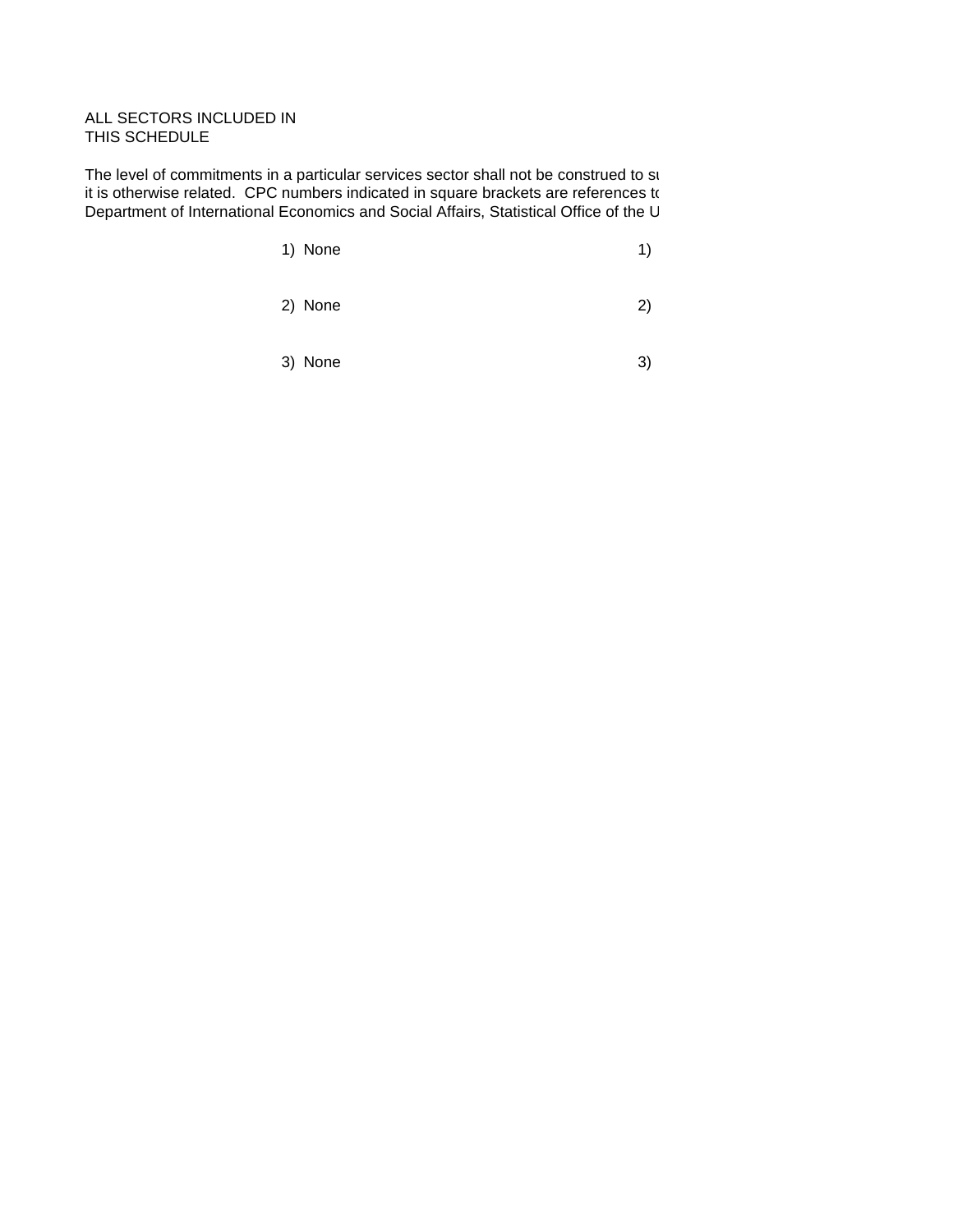4) Unbound, except for measures concerning 4) the entry and temporary stay of natural persons (hereafter persons) falling within the following categories, as defined in paragraphs I and II below, and subject to the following limitations and conditions and to the limitations and conditions on national treatment set out under the national treatment column: Entry and stay of foreign service suppliers in Switzerland is subject to authorization (requirement of residency permit and work permit). Authorization is granted subject to measures fixing overall numbers of work permits allocated.

For essential personnel as defined in paragraph I below, the period of stay is limited to a period of three years, which may be extended to a maximum of four years. For other essential personnel as defined in paragraph II below, the period of stay is limited to three months within one year; if an authorization for such a period of stay is renewed the following year, the applicant must stay abroad at least two months between the two consecutive periods of stay in Switzerland. Persons staying in or entering Switzerland with an open-ended or prolongable residence permit based on an employment contract not limited in time for Switzerland are not considered as persons residing in or entering Switzerland for the purpose of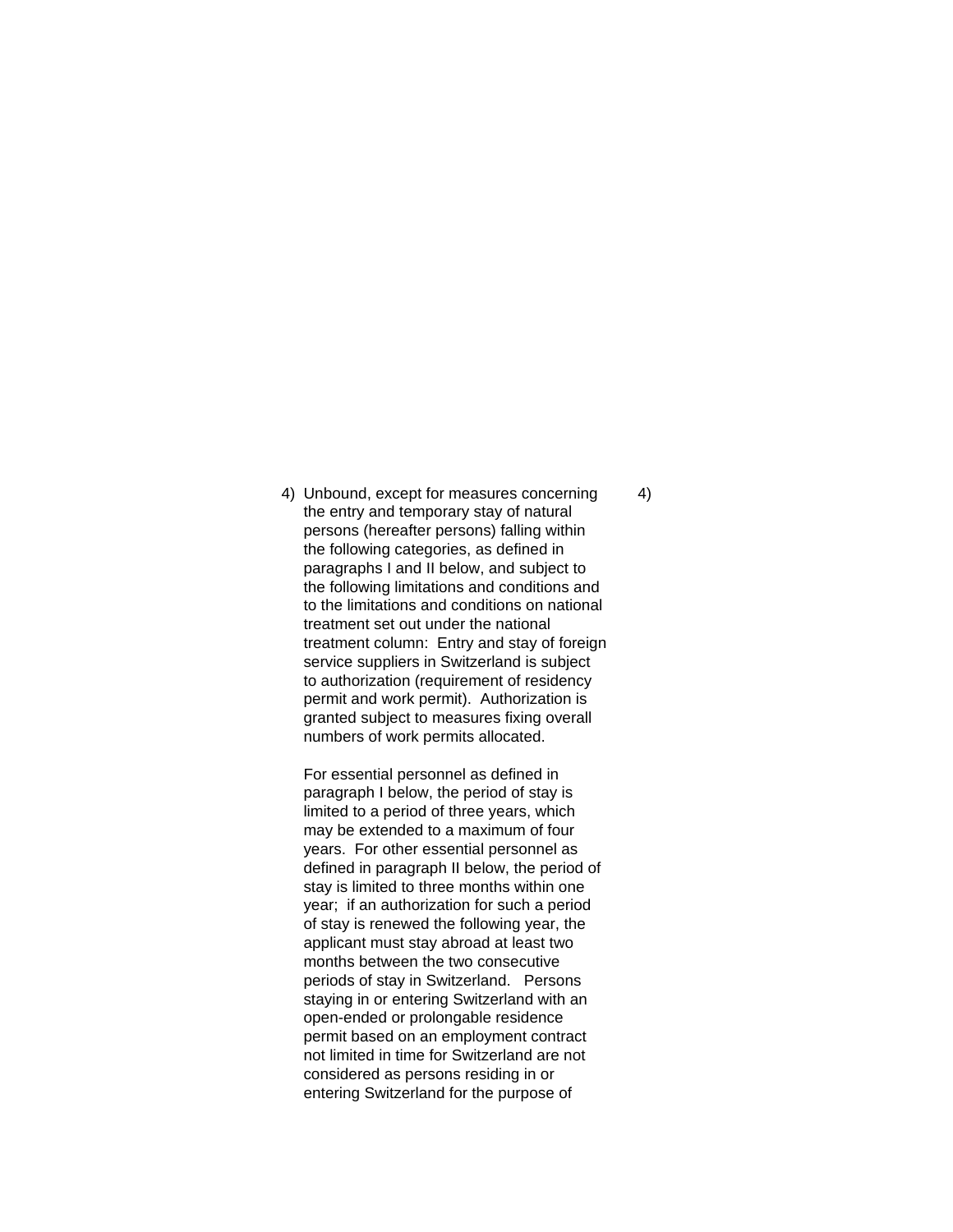temporary stay or temporary employment in Switzerland.

I. Essential persons transferred to Switzerland within a specific business or company (intra-corporate transferees)

Are considered as essential those persons - defined in detail below - who are employees of a business or company (hereafter enterprise) providing services in Switzerland through a branch, subsidiary or affiliate established in Switzerland and who have been beforehand employees of their enterprise outside Switzerland for a period of not less than one year immediately preceding their application for admission:

a) Executives and senior managers: Persons who primarily direct the enterprise or one of its departments and who receive only general supervision or direction from high-level executives, the board of directors or the stockholders of the enterprise. Executives and senior managers would not directly perform tasks related to the actual provision of services of the enterprise.

b) Specialists: Highly qualified persons who, within an enterprise, are essential for the provision of a specific service by reason of their knowledge at an advanced level of expertise in the field of services, research equipment, techniques or management of the enterprise.

II. Other essential persons moving to **Switzerland** 

a) Services sellers: Persons employed or mandated by an enterprise and who stay temporarily in Switzerland in order to conclude the contract for the sale of a service on behalf of the enterprise which employs them or has mandated them. Services sellers may not sell services directly to the general public or supply services themselves.

b) Persons responsible for the setting up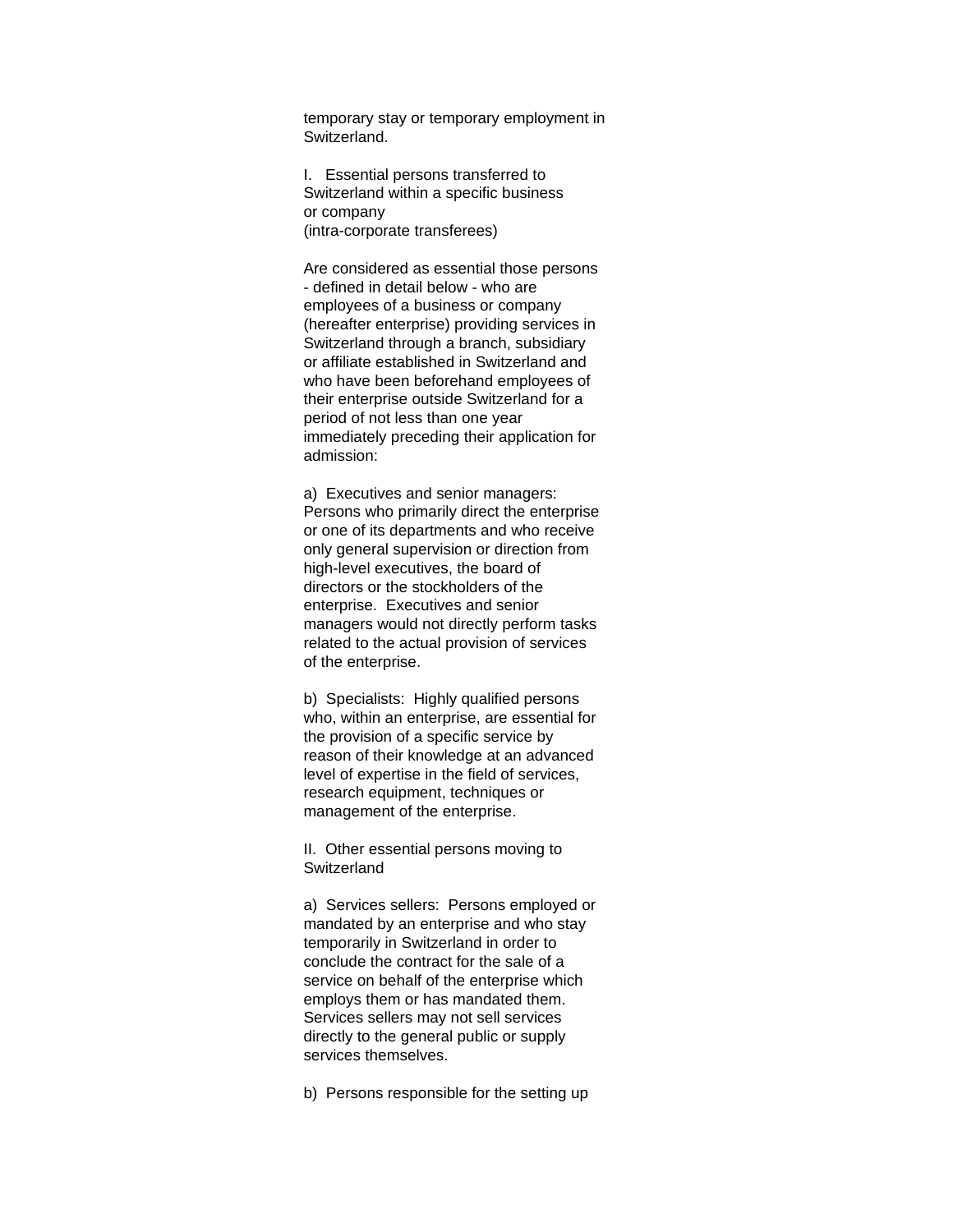of a commercial presence: Persons who are employees of an enterprise not having commercial presence in Switzerland and who have been beforehand employees of that enterprise outside Switzerland for a time period not less than one year immediately preceding their application for admission, and who fulfil the conditions of paragraph Ia) above, and who are entering Switzerland for the purpose of setting up a commercial presence of that enterprise in Switzerland. Persons responsible for the setting-up of a commercial presence may not engage in making direct sales to the general public or supply services themselves.

c) Persons who are employees of an enterprise outside Switzerland not having commercial presence in Switzerland (other than enterprises providing services as defined by CPC 872), which has concluded a services contract with an enterprise engaged in substantive business in Switzerland, and who have been beforehand employees of the enterprise outside Switzerland for a time period of not less than one year immediately preceding their application for admission, and who fulfil the conditions of paragraph Ib) above and who provide a service in Switzerland as a professional of a service sector as set out below on behalf of the enterprise outside Switzerland; as a further requirement five years of related experience is required. Per contract, temporary entry for a limited number of service suppliers will be granted for a single period of three months, the number of service suppliers depending on the size of the task to be performed under the contract. Individual services providers not employed by such enterprise outside Switzerland are considered as persons seeking access to the Swiss employment market.

Services sectors:

- Engineering Services (CPC 8672);

- Consultancy Services related to the installation of computer hardware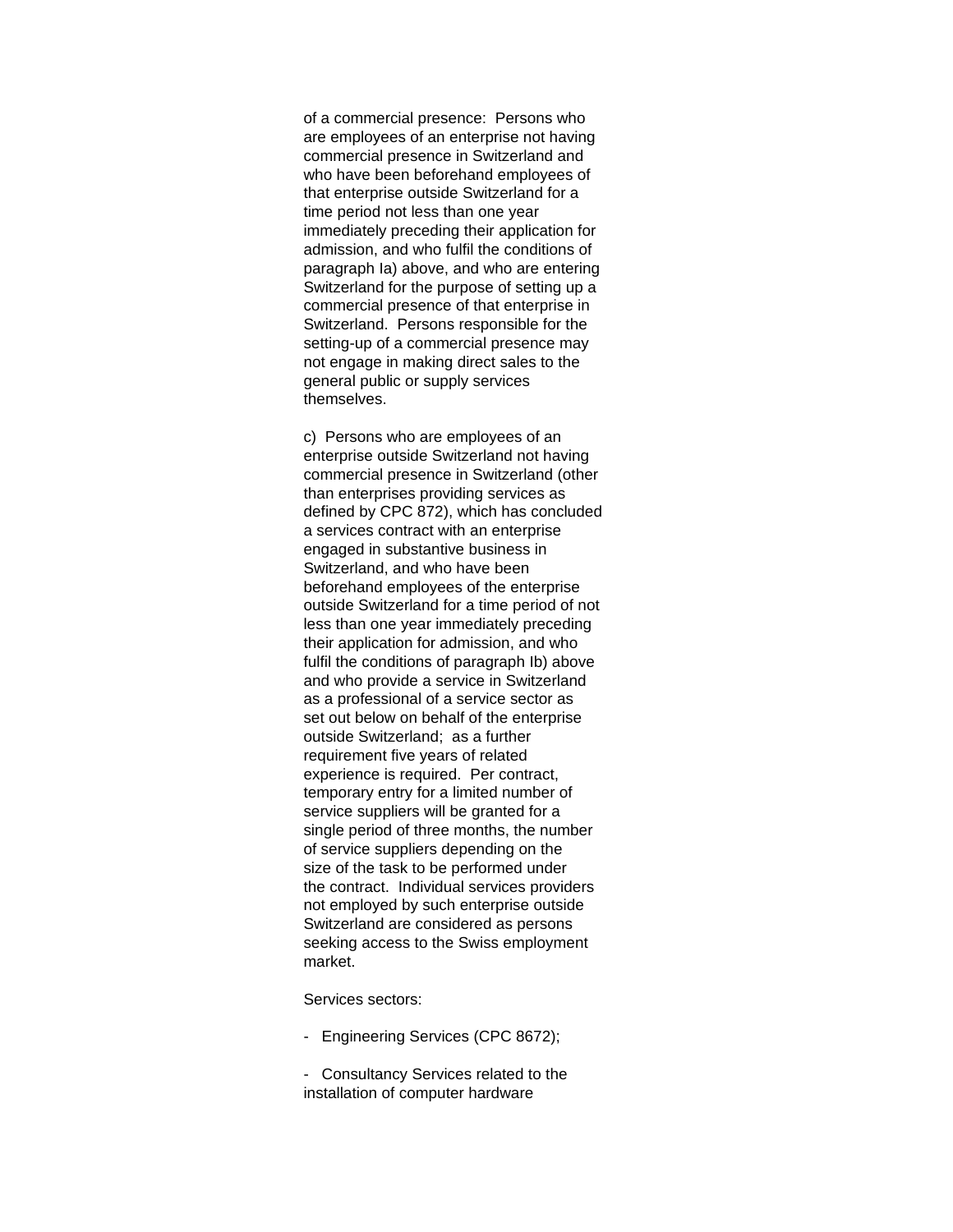(CPC 841);

- Software Implementation Services (CPC 842).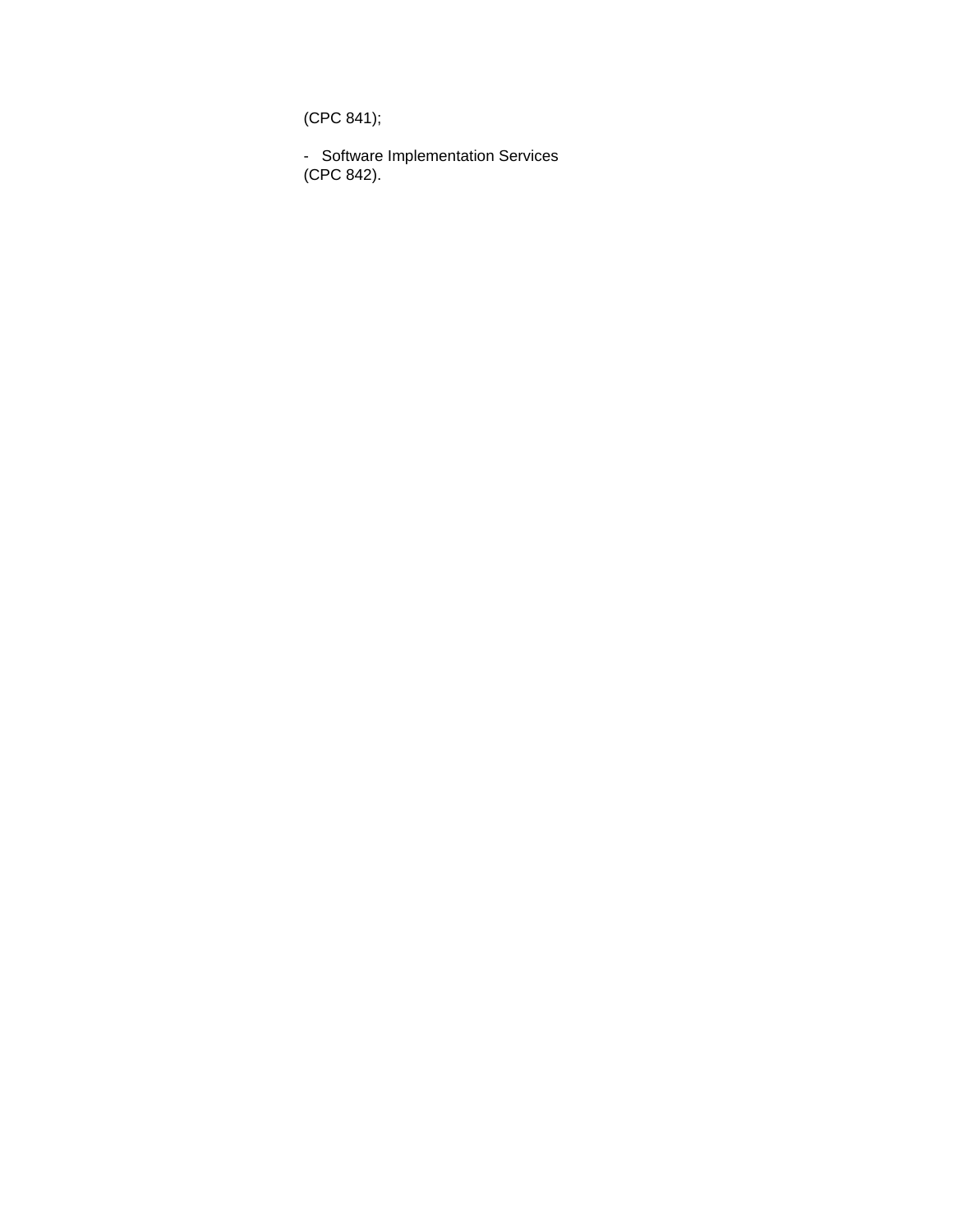upersede the level of commitments taken with respect to any other services sector to which such service is the UN Provisional Central Product Classification (Statistical Papers Series M No. 77, Provisional Central Papers Inited Nations, New York, 1991).

Unbound for subsidies, tax incentives and tax credits

Unbound for subsidies, tax incentives and tax credits

The majority of the board of directors of a "joint stock company" (société anonyme /Aktiengesellschaft or société en commandite par actions/ Kommanditaktiengesellschaft) must be Swiss citizens with domicile in Switzerland (except for holding companies). At least one manager of a "corporation with limited liability" (société à responsabilité limitée/Gesellschaft mit beschränkter Haftung) must have his domicile in Switzerland. The administrators of a "co-operative society" (société coopérative/Genossenschaft) must be composed of a majority of Swiss citizens with domicile in Switzerland. Joint stock companies are not prohibited to foresee in their articles of incorporation that shareholders can be denied registration in the shareholder register, inter alia in case federal law requires a certain composition of shareholders. The establishment of a branch requires a representative (natural person) with domicile in Switzerland who is duly authorized by the company to fully represent it. The establishment of a commercial presence by natural persons or in the form of an enterprise without juridical personality according to Swiss law (i.e. in a form other than "joint stock company", "cooperation with limited liability" or "co-operative society") is subject to the requirement of a permanent residency permit of the associate(s) by cantonal law.

Eligibility for subsidies, tax incentives and tax credits may be limited to persons established in a particular geographical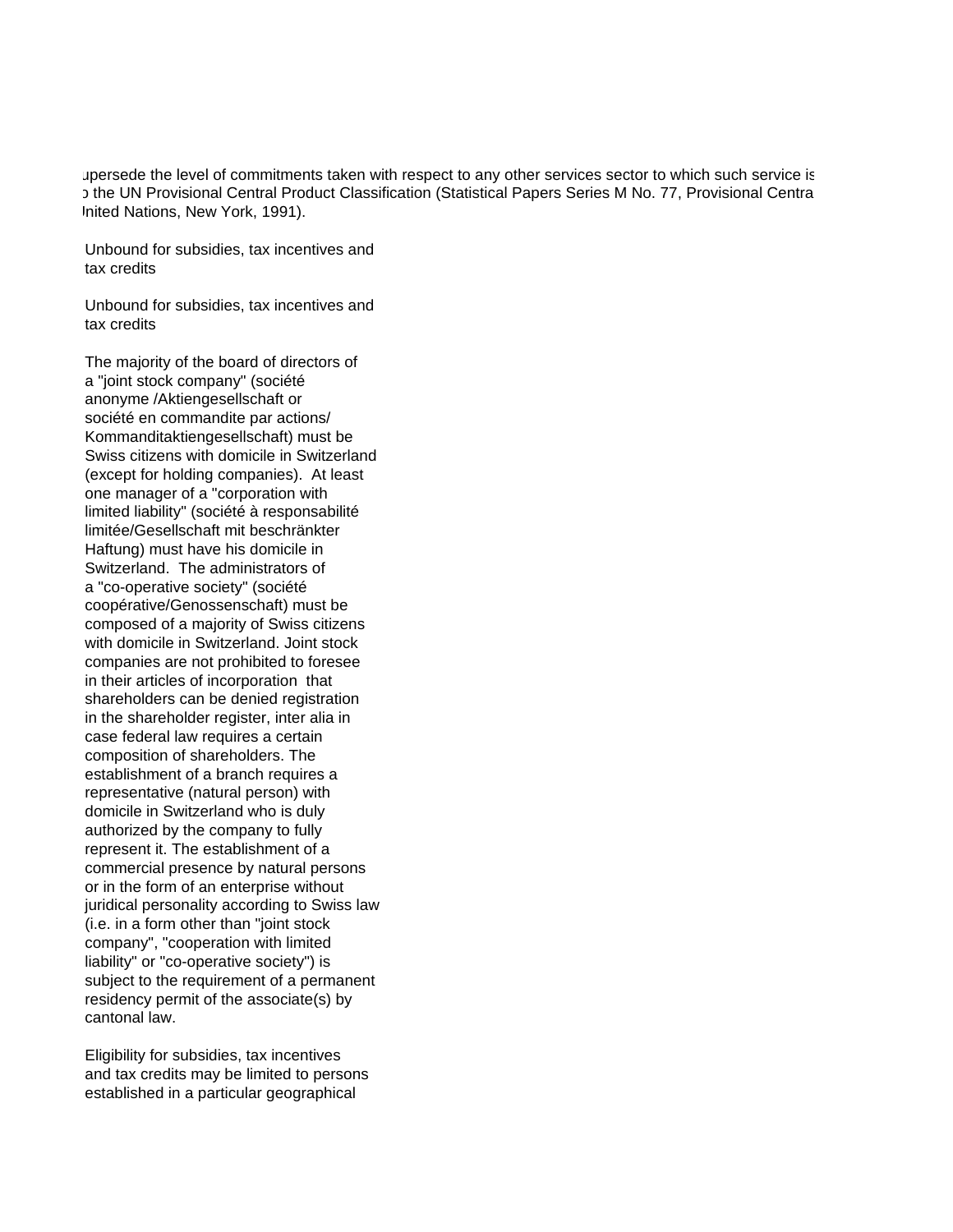## sub-division of Switzerland

The acquisition of real estate by foreigners who are not permanently established in Switzerland and by enterprises with headquarters abroad and/or under foreign control is subject to authorization. For the purpose of personal housing needs (except

the acquisition of holiday residences), professional use and business activities, authorization is granted upon verification of the purpose. Prohibited are purely financial investments, real estate business operations, acquisition, on a professional basis, of holiday apartments and facilities other than hotels (e.g. apartment houses, camps, sport areas) and acquisition of agricultural real estate.

Unbound, except for measures concerning the categories of natural persons referred to in the market access column, subject to the following limitations and conditions: Working conditions prevailing in the branch and the place of activity provided by law and/or collective agreement (with respect to remuneration, working hours, etc.), measures limiting professional and geographical mobility within Switzerland, regulations related to statutory systems of social security and public retirement plans (with respect to qualifying period, residency requirement, etc.), and all other provisions of the legislation relating to immigration, entry, stay and work.

The enterprise employing such persons shall cooperate, upon request, with the authorities in charge of the enforcement of these measures. Eligibility for subsidies, tax incentives and tax credits may be limited to persons domiciled in a particular geographical subdivision of Switzerland.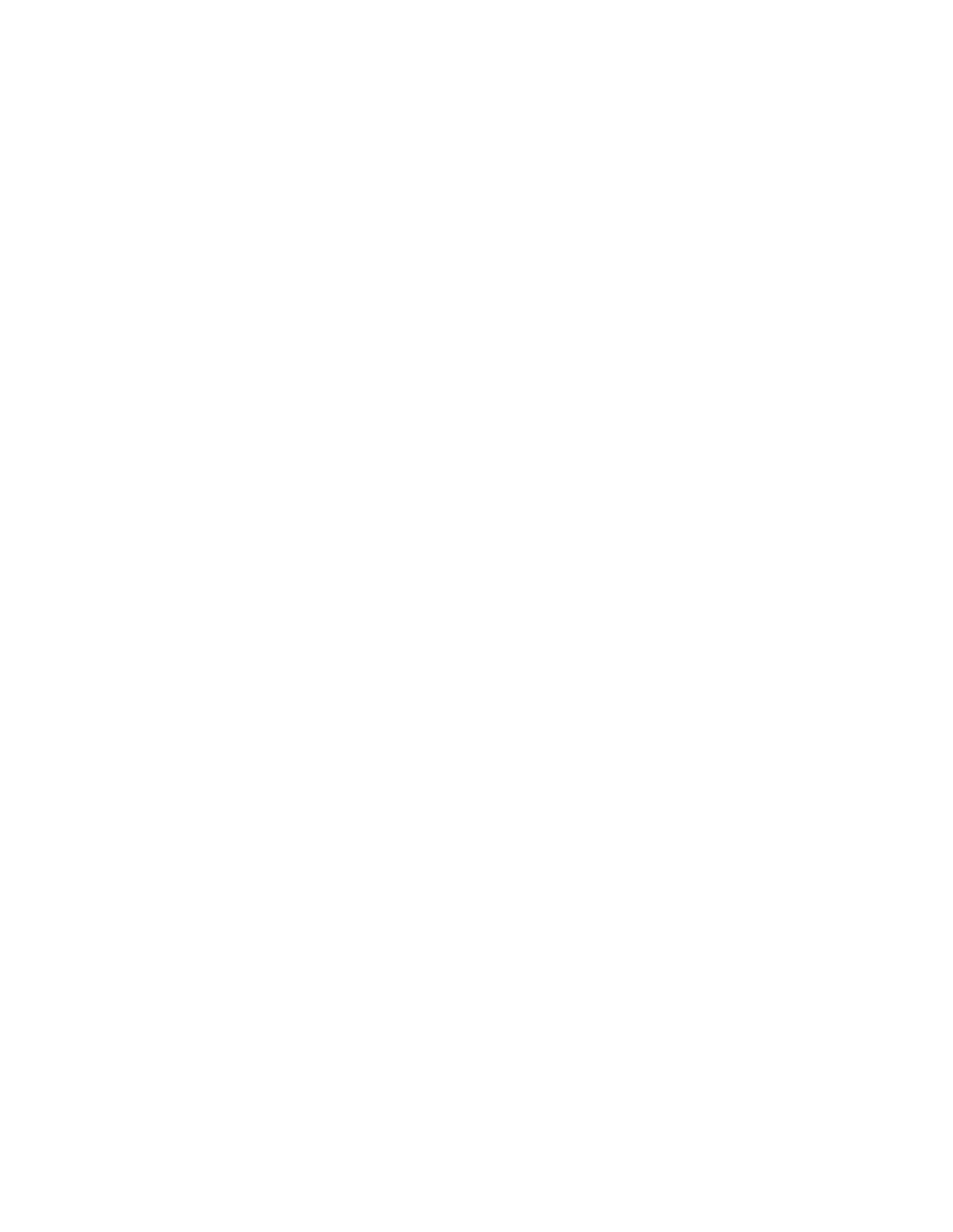s an input or to which I Product Classification,